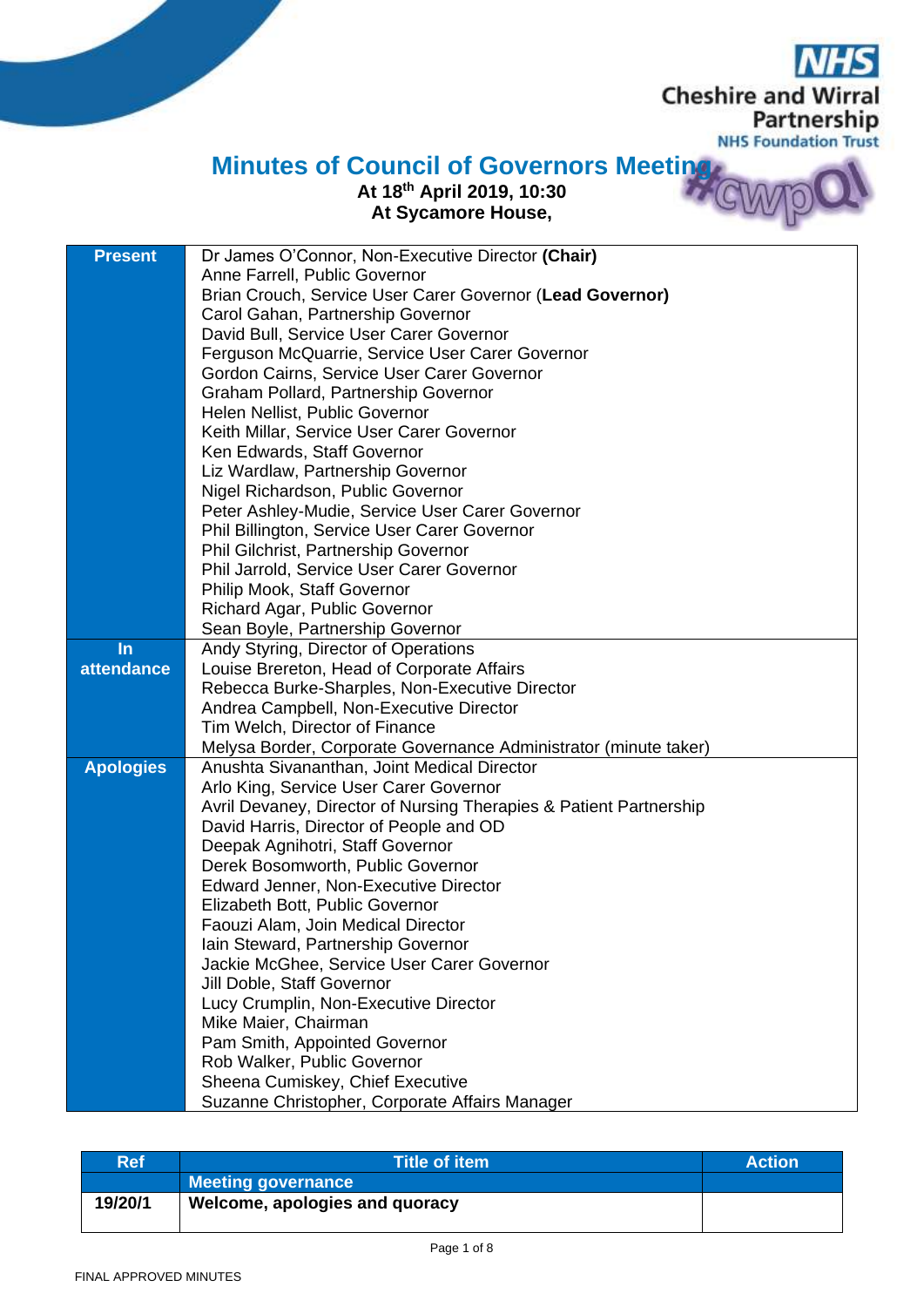| <b>Ref</b> | <b>Title of item</b>                                                                                                         | <b>Action</b> |
|------------|------------------------------------------------------------------------------------------------------------------------------|---------------|
|            | The Chair offered a warm welcome to all in attendance and advised                                                            |               |
|            | that the meeting was quorate. Apologies were noted as above.                                                                 |               |
|            | Dr O'Connor acted as meeting chair in his capacity of Deputy Chair                                                           |               |
|            | in the absence of M Maier.                                                                                                   |               |
|            |                                                                                                                              |               |
|            | The Chair welcomed Stephen Crouch, Public Member and Mike                                                                    |               |
|            | Heale, Chair of East Cheshire Mental Health Forum as an                                                                      |               |
|            | observer of the meeting.                                                                                                     |               |
| 19/20/2    | <b>Declarations of interest</b>                                                                                              |               |
|            | None.                                                                                                                        |               |
| 19/20/3    | <b>Meeting Guidelines</b>                                                                                                    |               |
| 19/20/4    | The meeting guidelines were noted.<br>Minutes of the previous meeting                                                        |               |
|            | The minutes of the meeting held on the 23 January 2019 required                                                              |               |
|            | the inclusion of apologies from Andrea Campbell, with standing this                                                          |               |
|            | the minutes were agreed as an accurate record.                                                                               |               |
| 19/20/5    | <b>Matters arising &amp; action points</b>                                                                                   |               |
|            | Ref: 18/19/48 - IT Training for Governors - The Corporate Affairs                                                            |               |
|            | Team are working with Education CWP to put a package together                                                                |               |
|            | for Governors.                                                                                                               |               |
| 19/20/6    | <b>Business Cycle: 19/20 Business cycle</b>                                                                                  |               |
|            | The business cycle was agreed and noted by the Council.                                                                      |               |
|            | <b>Trust Updates</b>                                                                                                         |               |
| 19/20/7    | <b>Chairs Announcements</b>                                                                                                  |               |
|            |                                                                                                                              |               |
|            | Dr O'Connor provided the following announcements to the                                                                      |               |
|            | Council.                                                                                                                     |               |
|            |                                                                                                                              |               |
|            | <b>Nursing Associates</b><br>Eight Nursing Associates were amongst the first-ever cohort to                                  |               |
|            | graduate from the University of Chester and were one of the first                                                            |               |
|            | 11 pilot sites across the country.                                                                                           |               |
|            |                                                                                                                              |               |
|            | <b>NHS Staff Survey</b>                                                                                                      |               |
|            | CWP were featured at the top of the HSJ North West mental health                                                             |               |
|            | table relating to staff survey results for staff recommending CWP as                                                         |               |
|            | a place to work or receive care for the past three years.                                                                    |               |
|            |                                                                                                                              |               |
|            | Sheena in HSJ top 50                                                                                                         |               |
|            | Sheena Cumiskey has been recognised in the Health Service                                                                    |               |
|            | Journal's (HSJ) 2019 Top 50 Chief Executives. Sheena is one of                                                               |               |
|            | just eleven leaders who have recorded five or more appearances in                                                            |               |
|            | the annual list of top NHS leaders who "are engaging their people                                                            |               |
|            | and providing inspiring, forward looking voices."                                                                            |               |
|            |                                                                                                                              |               |
|            | Big Book of Best Practice shortlisted for HSJ Value Award                                                                    |               |
|            | The Big Book of Best Practice has been shortlisted in the                                                                    |               |
|            | Communications Initiative category of this year's HSJ Value<br>Awards. The overall winner will be announced at a ceremony in |               |
|            | May.                                                                                                                         |               |
| 19/20/8    | <b>Chief Executive Announcements</b>                                                                                         |               |
|            |                                                                                                                              |               |
|            | T Welch was acting as Deputy Chief Executive in the absence of S                                                             |               |
|            | Cumiskey and provided the following announcements.                                                                           |               |
|            |                                                                                                                              |               |
|            | <b>Director of Nursing</b>                                                                                                   |               |
|            | The Board of Directors had approved the recommendation of the                                                                |               |
|            | Remuneration and Nominations Committee of the Board to appoint                                                               |               |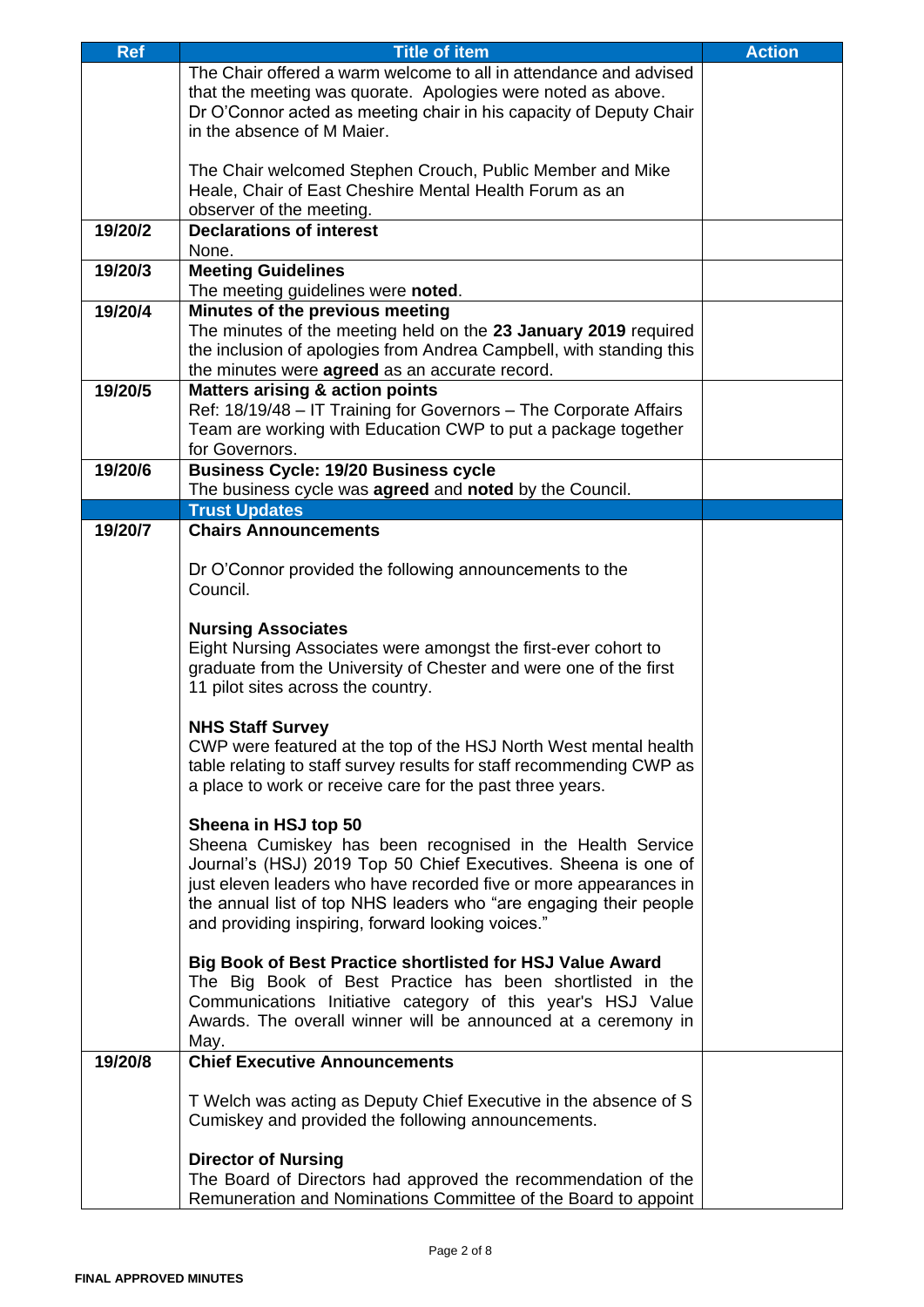| <b>Ref</b> | <b>Title of item</b>                                                                                                                                                                                                                                                                                                                                                                                                                                                                                                                                                                                                                                                                                                                                                                                                                                                                                                                                                                                                                                                                                                                                                                                                                                                                                                                                                                                                                                                       | <b>Action</b> |
|------------|----------------------------------------------------------------------------------------------------------------------------------------------------------------------------------------------------------------------------------------------------------------------------------------------------------------------------------------------------------------------------------------------------------------------------------------------------------------------------------------------------------------------------------------------------------------------------------------------------------------------------------------------------------------------------------------------------------------------------------------------------------------------------------------------------------------------------------------------------------------------------------------------------------------------------------------------------------------------------------------------------------------------------------------------------------------------------------------------------------------------------------------------------------------------------------------------------------------------------------------------------------------------------------------------------------------------------------------------------------------------------------------------------------------------------------------------------------------------------|---------------|
|            | Gary Flockhart as the new Director of Nursing. Gary will take up<br>post following Avril Devaney's retirement in September 2019.                                                                                                                                                                                                                                                                                                                                                                                                                                                                                                                                                                                                                                                                                                                                                                                                                                                                                                                                                                                                                                                                                                                                                                                                                                                                                                                                           |               |
|            | Operational planning and place based working<br>The Board of Directors were updated on the developments of 'place<br>based' working across the Trust's footprint. It was reported that the<br>trust is on target to achieve its control total for this year and Board<br>Members had approved the Operational Plan for 2019/20 which is<br>due to be submitted on the 4 April 2019.                                                                                                                                                                                                                                                                                                                                                                                                                                                                                                                                                                                                                                                                                                                                                                                                                                                                                                                                                                                                                                                                                        |               |
|            | <b>West Cheshire Integrated Care Partnership</b><br>The draft integration agreement, which is not a legally-binding<br>document but a way the ICP partners should work together, was<br>discussed and approved for signature.                                                                                                                                                                                                                                                                                                                                                                                                                                                                                                                                                                                                                                                                                                                                                                                                                                                                                                                                                                                                                                                                                                                                                                                                                                              |               |
|            | The Council of Governors held a lengthy discussion around West<br>Cheshire Integrated Care Partnership and A Styring assured the<br>Council the Partnership will be evolving over the next 2 years. It was<br>noted that following the formal business at the July COG, time will<br>be spent on discussing ICP development across the Trust footprint<br>to aid governor understanding on progress.                                                                                                                                                                                                                                                                                                                                                                                                                                                                                                                                                                                                                                                                                                                                                                                                                                                                                                                                                                                                                                                                       |               |
|            | <b>Reports from Council of Governors Sub-committees and</b>                                                                                                                                                                                                                                                                                                                                                                                                                                                                                                                                                                                                                                                                                                                                                                                                                                                                                                                                                                                                                                                                                                                                                                                                                                                                                                                                                                                                                |               |
| 19/20/9    | feedback on governor activity<br><b>Lead Governor Update</b>                                                                                                                                                                                                                                                                                                                                                                                                                                                                                                                                                                                                                                                                                                                                                                                                                                                                                                                                                                                                                                                                                                                                                                                                                                                                                                                                                                                                               |               |
|            | B Crouch, Lead Governor provided an updated on the following:<br>• Reminder of Governor Forums dates, the importance to<br>attend.<br>The Finance Session which was held on 14 March facilitated<br>by T Welch was excellent and had good attendance from<br>Governors.<br>The Equality and Diversity Training session recently took<br>place which was facilitated by Philip Makin, whilst the session<br>was excellent, feedback received was the session needed to<br>be longer which we will take in to consideration next time.<br>A survey will be sent round in the coming weeks to the Council<br>of Governors for feedback on the Governor website.<br>G Cairns, expressed a concern that only a handful of governors<br>were commenting on the forum and felt that if Governors were not<br>using the site it might be removed.<br>K Edwards, advised the Council of an opportunity for Governors to<br>work with the all age disabilities service which is a team that<br>transitioned from CWP last year. Governors were advised to contact<br>K Edwards if this is an opportunity they would like to take forward.<br>P Ashley-Mudie advised he doesn't have much contact with any<br>groups in Wirral and would like to have more connections. L<br>Brereton advised that the team would look in to this and share any<br>information received with P Ashley-Mudie and the full Council.<br>Action: Corporate affairs team/ PACE team to inform Governors of |               |
|            | any groups to help governors connect with members.                                                                                                                                                                                                                                                                                                                                                                                                                                                                                                                                                                                                                                                                                                                                                                                                                                                                                                                                                                                                                                                                                                                                                                                                                                                                                                                                                                                                                         |               |
| 19/20/10   | Membership and Development Sub-Committee - 19 February<br>2019                                                                                                                                                                                                                                                                                                                                                                                                                                                                                                                                                                                                                                                                                                                                                                                                                                                                                                                                                                                                                                                                                                                                                                                                                                                                                                                                                                                                             |               |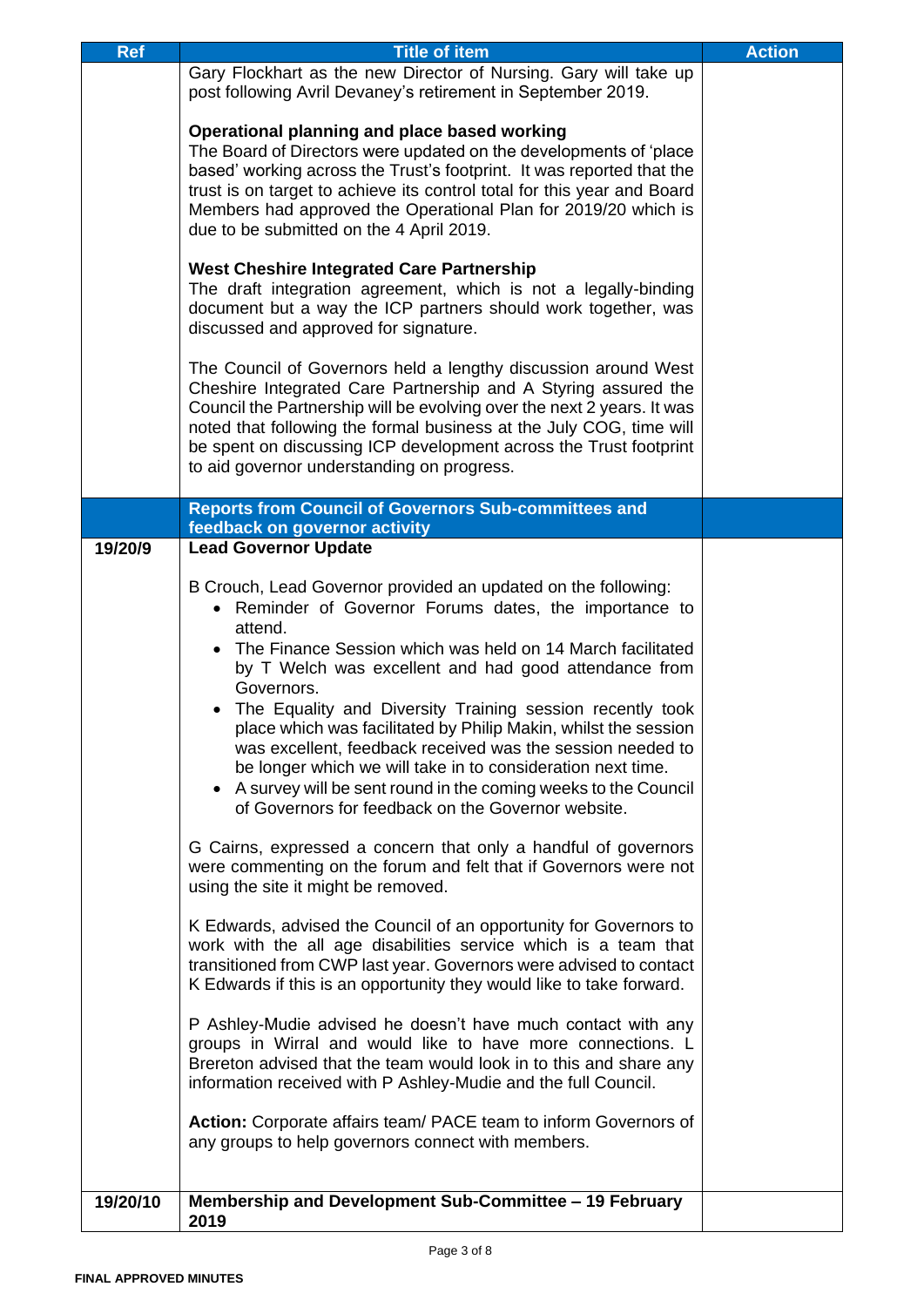| <b>Ref</b> | <b>Title of item</b>                                                                                                                                                                                                                                                                                                                                                                                                                                                                                                                                                                                                                                                                                                                           | <b>Action</b> |
|------------|------------------------------------------------------------------------------------------------------------------------------------------------------------------------------------------------------------------------------------------------------------------------------------------------------------------------------------------------------------------------------------------------------------------------------------------------------------------------------------------------------------------------------------------------------------------------------------------------------------------------------------------------------------------------------------------------------------------------------------------------|---------------|
|            | D Bull, Chair of the Membership & Development Committee<br>provided a summary of the last meeting:<br>External website needs work as it is difficult to use and<br>information is out of date. This is to be discussed further at<br>the next Membership and Development Meeting.<br>How governors can engage better with members and what<br>$\bullet$<br>opportunities is there for governors to meet new members.<br>Utilising existing networks which governors attend and share<br>$\bullet$<br>the information with the full Council.<br>Amendments were made to the Sub Committee's Terms of<br>$\bullet$<br>Reference which will be reviewed again in 12 months.<br>K Millar enquired as to whether the Sub Committee would be looking |               |
|            | at reviewing the constitution. D Bull advised this would be being<br>reviewed and a task and finish group was being established to work<br>on local changes required within the document.                                                                                                                                                                                                                                                                                                                                                                                                                                                                                                                                                      |               |
| 19/20/11   | The Council of Governors noted the minutes.<br>Scrutiny Sub-Committee - 13 February 2019                                                                                                                                                                                                                                                                                                                                                                                                                                                                                                                                                                                                                                                       |               |
|            | G Pollard, Chair of Scrutiny Sub Committee provided a summary of<br>the last meeting.<br>Jane Woods attended the Sub Committee to provide an update on<br>the staff survey results. The response rate of the survey was 48%<br>which was higher compared to other Trusts however, the Sub<br>Committee held a discussion around how they can raise the figures<br>and encourage staff to complete the survey. A concern was raised                                                                                                                                                                                                                                                                                                             |               |
|            | around BAME staff and the percentage of those staff experiencing<br>bullying or harassment in the work place. The Sub Committee were<br>given assurance that the Board of Directors shared the concerns<br>and are conducting a deep dive to explore this issue further.<br>N Richardson advised that whilst the staff survey was very positive,<br>the figures around engagement caused some concern. R Burke-<br>Sharples provided the Council with clarification concerning the<br>wording of the questions within the survey which left room for varied<br>interpretation. The Board are conducting a deep dive to find out<br>further information on the results.                                                                         |               |
|            | James Partington also attended the Sub Committee to provide an<br>update on the Quality Assurance Dashboard, J Partington explained<br>the process and how concerns are escalated to Quality Committee.<br>The Council of Governors noted the minutes.                                                                                                                                                                                                                                                                                                                                                                                                                                                                                         |               |
| 19/20/12   | <b>Remuneration and Nominations Committee Meeting Minutes -</b>                                                                                                                                                                                                                                                                                                                                                                                                                                                                                                                                                                                                                                                                                |               |
|            | 21 February 2019<br>L Brereton asked the council to note the minutes of the last<br>Remuneration and Nominations committee and advised there are a<br>number of vacancies within the membership for the committee. L<br>Brereton advised the Council that Ann Farrell will be joining the<br>committee to understand more about how it works and requested<br>for other governors who would like to join the committee to email the<br>corporate affairs team to express an interest.<br>The Council of Governors noted the minutes.                                                                                                                                                                                                           |               |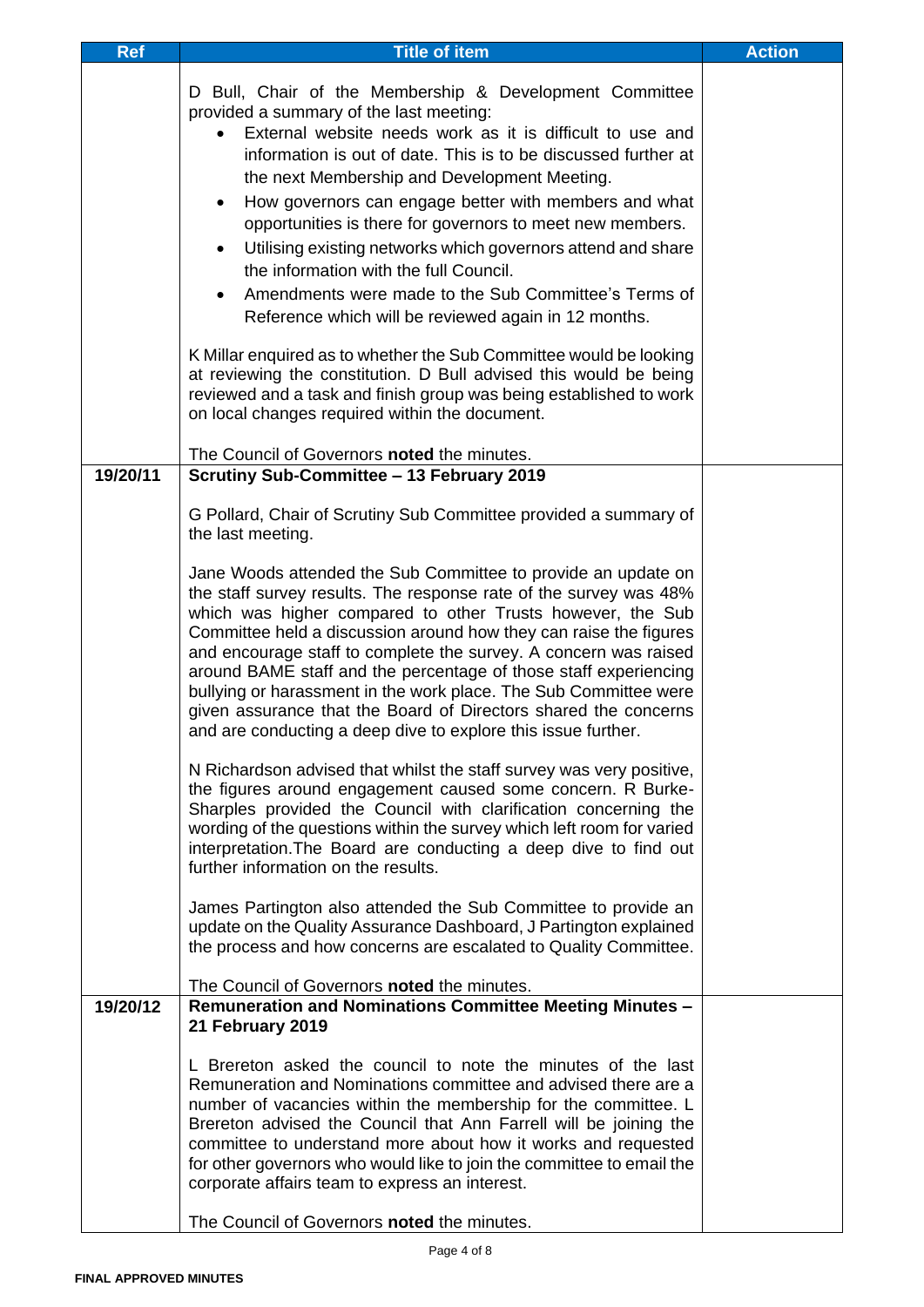| <b>Ref</b> | <b>Title of item</b>                                                                                                                                                                                                                                                                                                                                                                                                                                                                                                                                                                                                                                                                                                                                                                                                                                                                                                                                                                                                               | <b>Action</b> |
|------------|------------------------------------------------------------------------------------------------------------------------------------------------------------------------------------------------------------------------------------------------------------------------------------------------------------------------------------------------------------------------------------------------------------------------------------------------------------------------------------------------------------------------------------------------------------------------------------------------------------------------------------------------------------------------------------------------------------------------------------------------------------------------------------------------------------------------------------------------------------------------------------------------------------------------------------------------------------------------------------------------------------------------------------|---------------|
|            | <b>Items for Discussion and Approval</b>                                                                                                                                                                                                                                                                                                                                                                                                                                                                                                                                                                                                                                                                                                                                                                                                                                                                                                                                                                                           |               |
| 19/20/13   | <b>Reappointment of Trust Chair</b>                                                                                                                                                                                                                                                                                                                                                                                                                                                                                                                                                                                                                                                                                                                                                                                                                                                                                                                                                                                                |               |
|            | R Burke-Sharples, Senior Independent Director introduced the item<br>and reminded the group that M Maier will be completing a three year<br>term of office by the end of June 2019 and the Chairman has<br>advised he is seeking a second and last term of office.                                                                                                                                                                                                                                                                                                                                                                                                                                                                                                                                                                                                                                                                                                                                                                 |               |
|            | R Burke–Sharples advised the Council that an appraisal was<br>undertaken in October 2018 which was conducted by the Senior<br>Independent Director, the outcome was reported to the Council of<br>Governors at the November 2018 meeting. A meeting was held<br>which was supported by the Senior Independent Director and the<br>Remuneration and Nominations Committee of the Governors to<br>consider a second term of office for the Chairman, reviewing key<br>information as part of this process. Consideration was given to the<br>stability of the board of directors in light of the NED recruitment<br>activity which is due to start in 2019 and with further recruitment<br>required in 2020. Governors concluded that a one year extension<br>would not be sufficient given the expected turnover in NEDs over<br>the next one to two years. Governors then considered the potential<br>of an extension for two full years, with a third and final year of office<br>to focus on transitioning to a new Chairperson. |               |
|            | Therefore, the Council of Governors were recommended to approve<br>a second term of office for Chairman, Mike Maier for three years,<br>noting that the third and final year will see the recruitment and<br>transition to the new Chairperson during this time.<br>The full Council of Governors agreed to the recommendation.                                                                                                                                                                                                                                                                                                                                                                                                                                                                                                                                                                                                                                                                                                    |               |
| 19/20/14   | <b>Non-Executive Director Recruitment</b>                                                                                                                                                                                                                                                                                                                                                                                                                                                                                                                                                                                                                                                                                                                                                                                                                                                                                                                                                                                          |               |
|            | L Brereton advised the council of Governors that recruitment for two<br>Non-Executive Directors has begun. These positions are for the<br>currently vacant post to commence with immediate effect and to<br>replace Lucy Crumplin who will conclude her term of office at the<br>end of July 2019. Several Remuneration and Nominations<br>Committee meetings have been arranged to discuss long list and to<br>shortlist with the intention of the formal panel interviewing the<br>candidates on $7th$ June 2019. The outcome will be reported to the<br>Council of Governors for approval in July 2019.                                                                                                                                                                                                                                                                                                                                                                                                                         |               |
|            | L Brereton explained to the Council that there would be a five week<br>window from the interviewing stage until the Council could formally<br>approve the chosen candidates at the next Council of Governor<br>meeting. Therefore it was proposed to the Council that a discreet<br>induction process would take place which would include meeting<br>key staff members with the caveat that there appointment is<br>provisional until 15 <sup>th</sup> July when the Council of Governors will<br>formally consider the appointments.<br>The full Council agreed a discreet induction process can start                                                                                                                                                                                                                                                                                                                                                                                                                           |               |
| 19/20/15   | subject to formal approval by the COG in July 2019.<br><b>Final Operational Plan 19/20</b>                                                                                                                                                                                                                                                                                                                                                                                                                                                                                                                                                                                                                                                                                                                                                                                                                                                                                                                                         |               |
|            |                                                                                                                                                                                                                                                                                                                                                                                                                                                                                                                                                                                                                                                                                                                                                                                                                                                                                                                                                                                                                                    |               |
|            | T Welch updated the Council of Governors and highlighted the                                                                                                                                                                                                                                                                                                                                                                                                                                                                                                                                                                                                                                                                                                                                                                                                                                                                                                                                                                       |               |
|            | following key points:                                                                                                                                                                                                                                                                                                                                                                                                                                                                                                                                                                                                                                                                                                                                                                                                                                                                                                                                                                                                              |               |
|            | The final Operational Plan 2019/20 was submitted to NHS                                                                                                                                                                                                                                                                                                                                                                                                                                                                                                                                                                                                                                                                                                                                                                                                                                                                                                                                                                            |               |
|            | Improvement on 4 <sup>th</sup> April 2019. An easy read summary of                                                                                                                                                                                                                                                                                                                                                                                                                                                                                                                                                                                                                                                                                                                                                                                                                                                                                                                                                                 |               |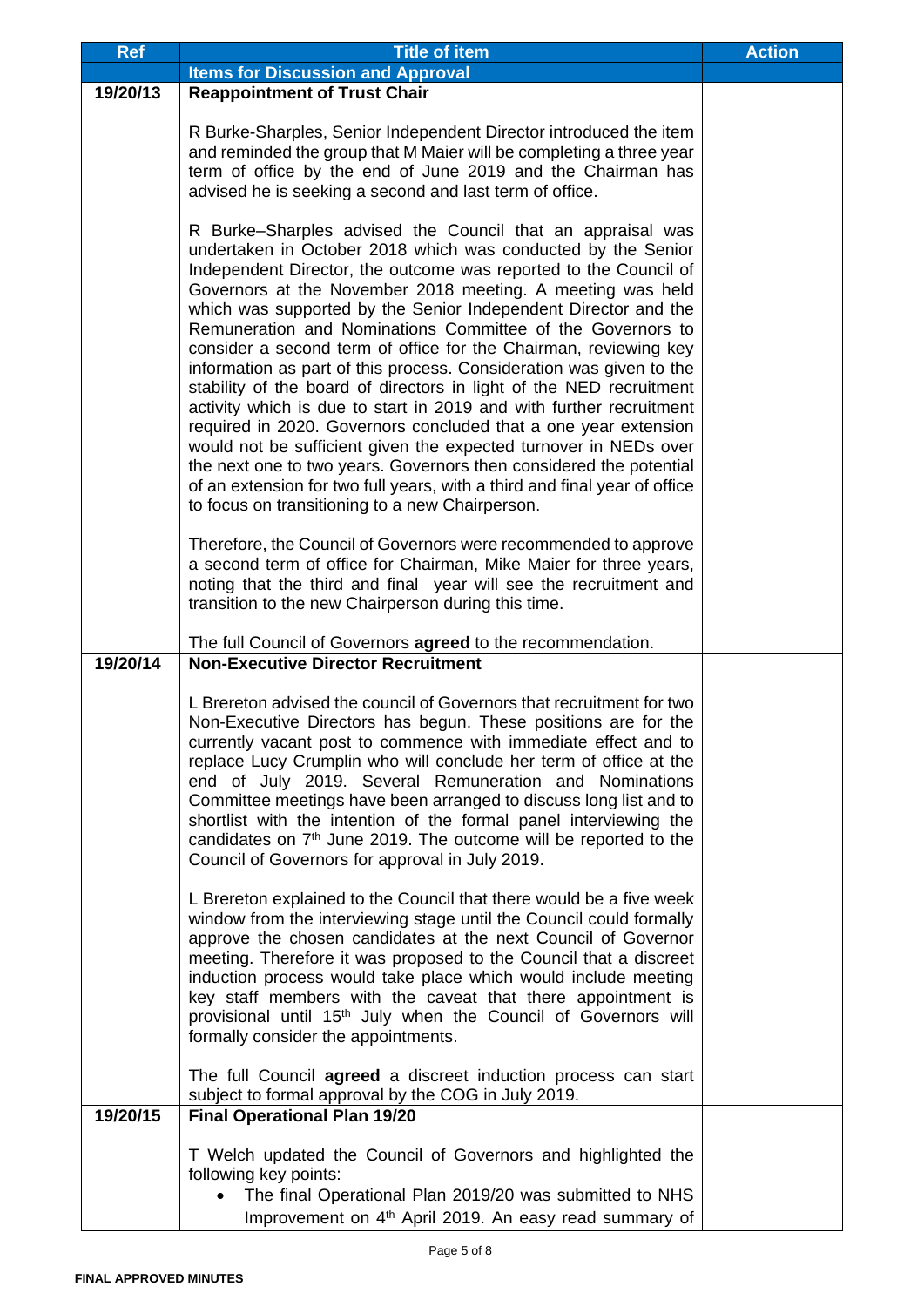| <b>Ref</b> | <b>Title of item</b>                                                                                              | <b>Action</b> |
|------------|-------------------------------------------------------------------------------------------------------------------|---------------|
|            | the plan is currently being developed and will be circulated                                                      |               |
|            | once complete.                                                                                                    |               |
|            | Thanks to the governors for attending the development                                                             |               |
|            | session on 14th March 2019.                                                                                       |               |
|            | Contracts for 2019/20 have not yet been signed due to the                                                         |               |
|            | level of investment being proposed.                                                                               |               |
|            |                                                                                                                   |               |
|            | Governors commented on the session facilitated by T Welch on the                                                  |               |
|            | operational plan and the wider context and agreed that holding                                                    |               |
|            | further sessions over the year would be of use to governors to                                                    |               |
|            | understand the implementation of the plan. It was agreed that                                                     |               |
|            | further sessions would be scheduled.                                                                              |               |
|            |                                                                                                                   |               |
|            | The Council of Governors noted the plan.                                                                          |               |
| 19/20/16   | 2018/19 Quality Account: Locally Selected Indicator                                                               |               |
|            | L Brereton provided a briefing to the Council of Governors regarding                                              |               |
|            | the Quality Account external assurance audit to help governors in                                                 |               |
|            | their selection of the local indicator for review. The Scrutiny Sub                                               |               |
|            | Committee undertook a detailed discussion on possible indicators                                                  |               |
|            | for audit with KPMG at the meeting in February 2019. An overview                                                  |               |
|            | of this was provided to the Council.                                                                              |               |
|            |                                                                                                                   |               |
|            | The Scrutiny Sub Committee recommend that the Council of                                                          |               |
|            | Governors approve the child eating disorder waiting times as the                                                  |               |
|            | locally selected indicator.                                                                                       |               |
|            | The Council of Governors agreed the above.                                                                        |               |
| 19/20/17   | <b>Annual Election Planning</b>                                                                                   |               |
|            |                                                                                                                   |               |
|            | L Brereton provided an update to the Council of Governors of the                                                  |               |
|            | current vacancies within the Council and the plans for the 2019                                                   |               |
|            | annual summer election. A reminder to the Council of available                                                    |               |
|            | seats was given and a request for governors to note who will be up                                                |               |
|            | for election in the summer and contribute to the election process if<br>appropriate. Nominations open on 21 June. |               |
|            |                                                                                                                   |               |
|            | The Council of Governors noted the report.                                                                        |               |
| 19/20/18   | <b>Governors Question Time</b>                                                                                    |               |
|            |                                                                                                                   |               |
|            | Two questions were received for governor question time:                                                           |               |
|            |                                                                                                                   |               |
|            | 1. Question from Keith Millar:<br>Following on from the redesign of services what is the Long Term                |               |
|            | Plan for Rehabilitation Services in East Cheshire taking into account                                             |               |
|            | the recommendations of the following 2 reports, CQC Rehabilitation                                                |               |
|            | Briefing and JCPMH rehab guidance, how does the Equality Impact                                                   |               |
|            | Assessment undertaken align with the recommendations?                                                             |               |
|            |                                                                                                                   |               |
|            | Response from Amrith Shetty:                                                                                      |               |
|            | We have used the East redesign as an opportunity to work towards                                                  |               |
|            | developing centre of excellence for inpatient rehabilitation as part of                                           |               |
|            | this we have / are:-                                                                                              |               |
|            | Upgraded the East Rehabilitation service to the specification                                                     |               |
|            | of a high dependency (high intensity) rehabilitation service.                                                     |               |
|            | East Cheshire patients now have access to a wider range of                                                        |               |
|            | in-patient rehabilitation resources and this has reduced                                                          |               |